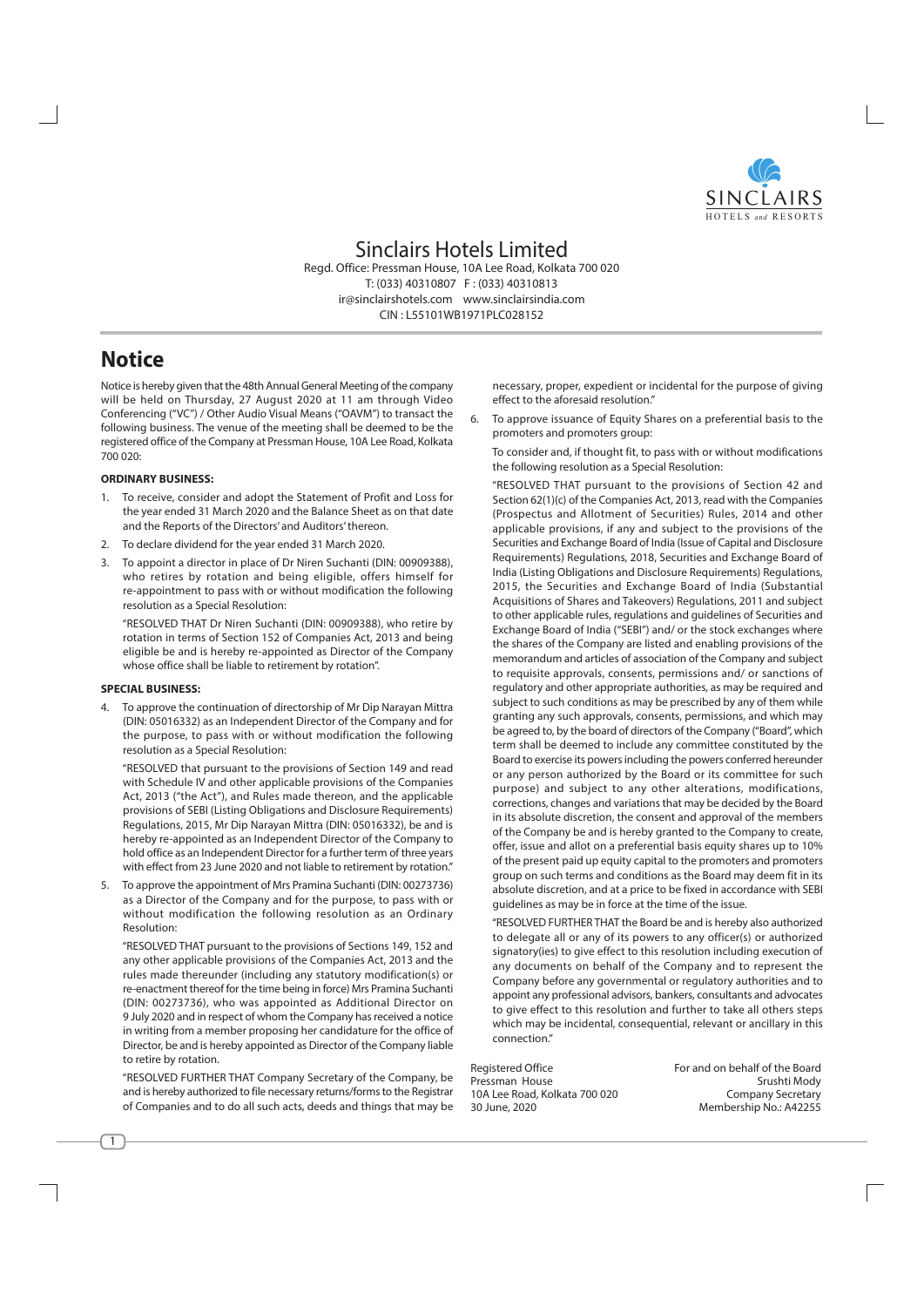# **Notes:**

- 1. The Register of Members and the Share Transfer books of the Company will remain closed from 21.08.2020 to 27.08.2020 (both days inclusive).
- The Explanatory Statement pursuant to Section 102 of the Companies  $2<sub>1</sub>$ Act, 2013 setting out material facts concerning the business under Item No. 3, 4, 5 and 6 of the accompanying Notice is annexed hereto.
- $\mathcal{R}$ In view of the continuing Covid-19 pandemic and restrictions imposed on the movement of people, the Ministry of Corporate Affairs ("MCA") vide its Circular dated 5 May 2020 read with Circulars dated 8 April 2020 and 13 April 2020 (collectively referred to as "MCA Circulars") and SEBI vide its Circular No. SEBI/HO/CFD/CMD1/CIR/P/2020/79 dated 12 May 2020 have permitted the holding of the Annual General Meeting ("AGM") through Video Conference/ Other Audio Visual Means (VC/OAVM), without the physical presence of the Members at a common venue.

Pursuant to the provisions of the Companies Act, 2013 and SEBI (Listing Obligations and Disclosure Requirements) Regulations, 2015 read with the Circulars issued by MCA and SEBI, 48th AGM of the Company shall be conducted through VC / OAVM. National Securities Depositories Limited ('NSDL') will be providing facility for remote e-voting, participation in the AGM through VC / OAVM and e-voting during the AGM

- 4. Since the AGM will be conducted through VC / OAVM, there is no requirement of appointment of Proxy in terms of Section 105 of the Companies Act 2013. Hence, Proxy Form and Attendance Slip including Route Map are not annexed to this Notice.
- Institutional / Corporate Shareholders (i.e. other than individuals / HUF, 5. NRI, etc.) are required to send a scanned copy (PDF/JPG Format) of its Board or governing body Resolution/Authorization etc., authorizing its representative to attend the AGM through VC / OAVM and vote on its behalf. The said Resolution/Authorization may be sent to the Company at cs@sinclairsindia.com or to Niche Technologies Private Limited, Registrar and Share Transfer Agent at nichetechpl@nichetechpl.com with a copy marked to evoting@nsdl.co.in.
- In compliance with MCA Circular No. 20/2020 dated 5 May, 2020 and 6. SEBI Circular No. SEBI/HO/ CFD/CMD1/CIR/P/2020/79 dated 12 May 2020 and owing to the difficulties involved in dispatching of physical copies of the financial statements including Board's Report. Auditor's Report and other documents required to be attached therewith (together referred to as Annual Report), the Annual Report for FY 2019-2020 and Notice of AGM are being sent in electronic mode to Members whose e-mail address is registered with the Company or the Depository Participant(s).
- Members holding shares in physical form are requested to intimate change in their address, bank particulars and email id to the Company's Registrar and Share Transfer Agent. Members holding shares in electronic form are requested to provide this information to their Depositories.
- 8. The Securities and Exchange Board of India (SEBI) has mandated the submission of Permanent Account Number (PAN) by every participant in securities market. Members holding shares in electronic form are, therefore, requested to submit the PAN to their Depositories. Members holding shares in physical form may submit their PAN details to the Company/Registrar.
- Members holding shares in dematerialised mode are requested to register / update their email addresses with their Depository Participants.
- 10. SEBI has also mandated that for registration of transfer of securities, the transferee(s) as well as transferor(s) shall furnish a copy of their PAN card.
- 11. Additional Information, pursuant to Regulation 36(3) of the SEBI (Listing Obligations and Disclosure Requirements) Regulations, 2015, in respect of the Directors seeking appointment and re-appointment at the AGM. is furnished as annexure to the Notice. Requisite declarations have been received from the Directors for seeking re-appointment.
- 12. The Notice of AGM along with Annual Report for FY 2019-2020, is available on the websites of the Company at www.sinclairsindia.com: BSE Limited at www.bseindia.com and NSDL at www.evoting.nsdl.com.
- 13. Dividend, if declared, will be paid to those shareholders whose names appear in the Register of Shareholders as at close of business on 20 August 2020.
- 14. Pursuant to Finance Act. 2020, dividend income will be taxable in the hands of the shareholders w.e.f. 1 April 2020 and the Company is required to deduct tax at source (TDS) from dividend paid to the Members at prescribed rates in the Income Tax Act, 1961 (IT Act). In general, to enable compliance with TDS requirements, Members are requested to complete and / or update their Residential Status, PAN, Category as per the IT Act with their Depository Participants or in case shares are held in physical form, with the Company by sending email to the Company's email address at cs@sinclairshotels.com. Members may please note that TDS at a higher rate will be deducted in case details of member's PAN is not available with the company.
- 15. Further, in order to receive dividend/s in a timely manner, Members holding shares in physical form who have not updated their mandate for receiving the dividends directly in their bank accounts through Electronic Clearing Service or any other means ("Electronic Bank Mandate"), can register their Electronic Bank Mandate to receive dividends directly into their bank account electronically or any other means, by sending scanned copy of the following details/documents by email to reach the Company's email address cs@sinclairshotels.com by 18 August 2020.
- a signed request letter mentioning your name, folio number, complete address and following details relating to bank account in which the dividend is to be received .
	- i. Name and Branch of Bank and Bank Account type;
	- ii. Bank Account Number allotted by your bank after implementation of Core Banking Solutions;
	- iii. 11 diait IFSC Code:
- self attested scanned copy of cancelled cheque bearing the name of  $b)$ the Member or first holder, in case shares are held jointly;
- self attested scanned copy of the PAN Card: and  $\mathsf{C}$
- d) self attested scanned copy of any document (such as AADHAR Card, Driving Licence, Election Identity Card, Passport) in support of the address of the Member as registered with the Company. For the Members holding shares in demat form, please update your Electronic Bank Mandate through your Depository Participant/s.
- 16. In the event the Company is unable to pay the dividend to any Member directly in their bank accounts through Electronic Clearing Service or any other means, due to non-registration of the Electronic Bank Mandate, the Company shall dispatch the dividend warrant/ Bankers' cheque/ demand draft to such Member, at the earliest once the normalcy is restored.
- 17. To prevent fraudulent transactions, Members are advised to exercise due diligence and notify the Company of any change in address or demise of any Member as soon as possible. Members are also advised to not leave their demat account(s) dormant for long. Periodic statement of holdings should be obtained from the concerned Depository Participant and holdings should be verified from time to time.
- 18. Electronic copy of all the documents referred to in the accompanying Notice of the 48th AGM and the Explanatory Statement shall be available for inspection under Investor Information tab of the website of the Company at www.sinclairsindia.in
- 19. During the 48th AGM, Members may access the scanned copy of Register of Directors and Key Managerial Personnel and their shareholding maintained under Section 170 of the Act and the Register of Contracts and Arrangements in which Directors are interested maintained under Section 189 of the Act, upon log-in to NSDL e-Voting system at https://www.evoting.nsdl.com.

 $\overline{2}$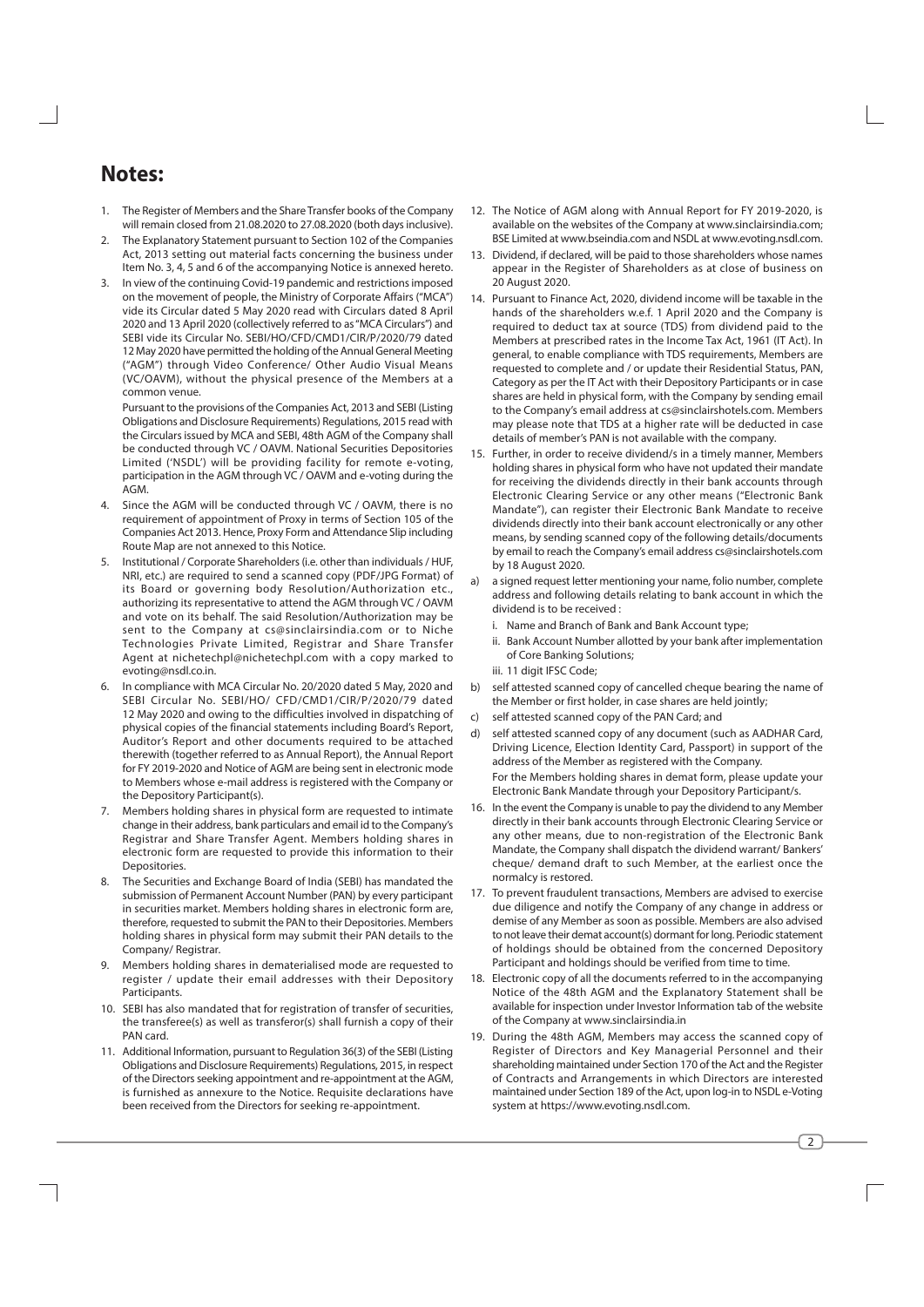## THE INSTRUCTIONS FOR MEMBERS FOR REMOTE E-VOTING ARE AS UNDER:-

The remote e-voting period begins on 24 August 2020 at 9 a.m. and ends on 26 August 2020 at 5 p.m. The remote e-Voting module shall be disabled by NSDL for voting thereafter.

How do I vote electronically using NSDL e-Voting system?

The way to vote electronically on NSDL e-Voting system consists of "Two Steps" which are mentioned below:

Step 1: Log-in to NSDL e-Voting system at https://www.evoting.nsdl.com/

#### Step 2: Cast your vote electronically on NSDL e-Voting system.

#### **Details on Step 1 is mentioned below:**

## How to Log-in to NSDL e-Voting website?

- 1. Visit the e-Voting website of NSDL. Open web browser by typing the following URL: https://www.evoting.nsdl.com/either on a Personal Computer or on a mobile.
- 2. Once the home page of e-Voting system is launched, click on the icon "Login" which is available under 'Shareholders' section.
- 3. A new screen will open. You will have to enter your User ID, your Password and a Verification Code as shown on the screen. Alternatively, if you are registered for NSDL eservices i.e. IDEAS, you can log-in at https://eservices.nsdl.com/ with your existing IDEAS login. Once you log-in to NSDL eservices after using your log-in credentials, click on e-Voting and you can proceed to Step 2 i.e. Cast your vote electronically.
- 4. Your User ID details are given below:

| Manner of holding shares i.e. Demat (NSDL or CDSL) or Physical | Your User ID is:                                                                                                                                                |
|----------------------------------------------------------------|-----------------------------------------------------------------------------------------------------------------------------------------------------------------|
| a) For Members who hold shares in demat account with NSDL.     | 8 Character DP ID followed by 8 Digit Client ID<br>For example if your DP ID is IN300*** and Client ID is 12******<br>then your user ID is IN300***12*******.   |
| b) For Members who hold shares in demat account with CDSL.     | 16 Digit Beneficiary ID<br>For example if your Beneficiary ID is 12************** then your<br>user ID is 12***************                                     |
| c) For Members holding shares in Physical Form.                | EVEN Number followed by Folio Number registered with the<br>company<br>For example if folio number is 001*** and EVEN is 101456 then<br>user ID is 101456001*** |

- 5. Your password details are given below:
- a) If you are already registered for e-Voting, then you can user your existing password to login and cast your vote.
- b) If you are using NSDL e-Voting system for the first time, you will need to retrieve the 'initial password' which was communicated to you. Once you retrieve your 'initial password', you need to enter the 'initial password' and the system will force you to change your password.
- c) How to retrieve your 'initial password'?
- (i) If your email ID is registered in your demat account or with the company, your 'initial password' is communicated to you on your email ID. Trace the email sent to you from NSDL from your mailbox. Open the email and open the attachment i.e. a .pdf file. Open the .pdf file. The password to open the .pdf file is your 8 digit client ID for NSDL account, last 8 digits of client ID for CDSL account or folio number for shares held in physical form. The .pdf file contains your 'User ID' and your 'initial password'.
- (ii) If your email ID is not registered, please follow the steps mentioned below in process for those shareholders whose email ids are not registered
- 6. If you are unable to retrieve or have not received the Initial password or have forgotten your password:
- a) Click on "Forgot User Details/Password?" (If you are holding shares in your demat account with NSDL or CDSL) option available on www.evoting.nsdl.com.
- b) Physical User Reset Password?" (If you are holding shares in physical mode) option available on www.evoting.nsdl.com.
- c) If you are still unable to get the password by aforesaid two options, you can send a request at evoting@nsdl.co.in mentioning your demat account number/folio number, your PAN, your name and your registered address.
- d) Members can also use the OTP (One Time Password) based login for casting the votes on the e-Voting system of NSDL.
- 7. After entering your password, tick on Agree to "Terms and Conditions" by selecting on the check box.
- 8. Now, you will have to click on "Login" button.
- 9. After you click on the "Login" button, Home page of e-Voting will open.

## Details on Step 2 is given below:

## How to cast your vote electronically on NSDL e-Voting system?

- 1. After successful login at Step 1, you will be able to see the Home page of e-Voting. Click on e-Voting. Then, click on Active Voting Cycles.
- 2. After click on Active Voting Cycles, you will be able to see all the companies "EVEN" in which you are holding shares and whose voting cycle is in active status.
- 3. Select "EVEN" of company for which you wish to cast your vote.
- 4. Now you are ready for e-Voting as the Voting page opens.
- 5. Cast your vote by selecting appropriate options i.e. assent or dissent, verify/modify the number of shares for which you wish to cast your vote and click on "Submit" and also "Confirm" when prompted.
- 6. Upon confirmation, the message "Vote cast successfully" will be displayed.
- 7. You can also take the printout of the votes cast by you by clicking on the print option on the confirmation page.
- 8. Once you confirm your yote on the resolution, you will not be allowed to modify your yote.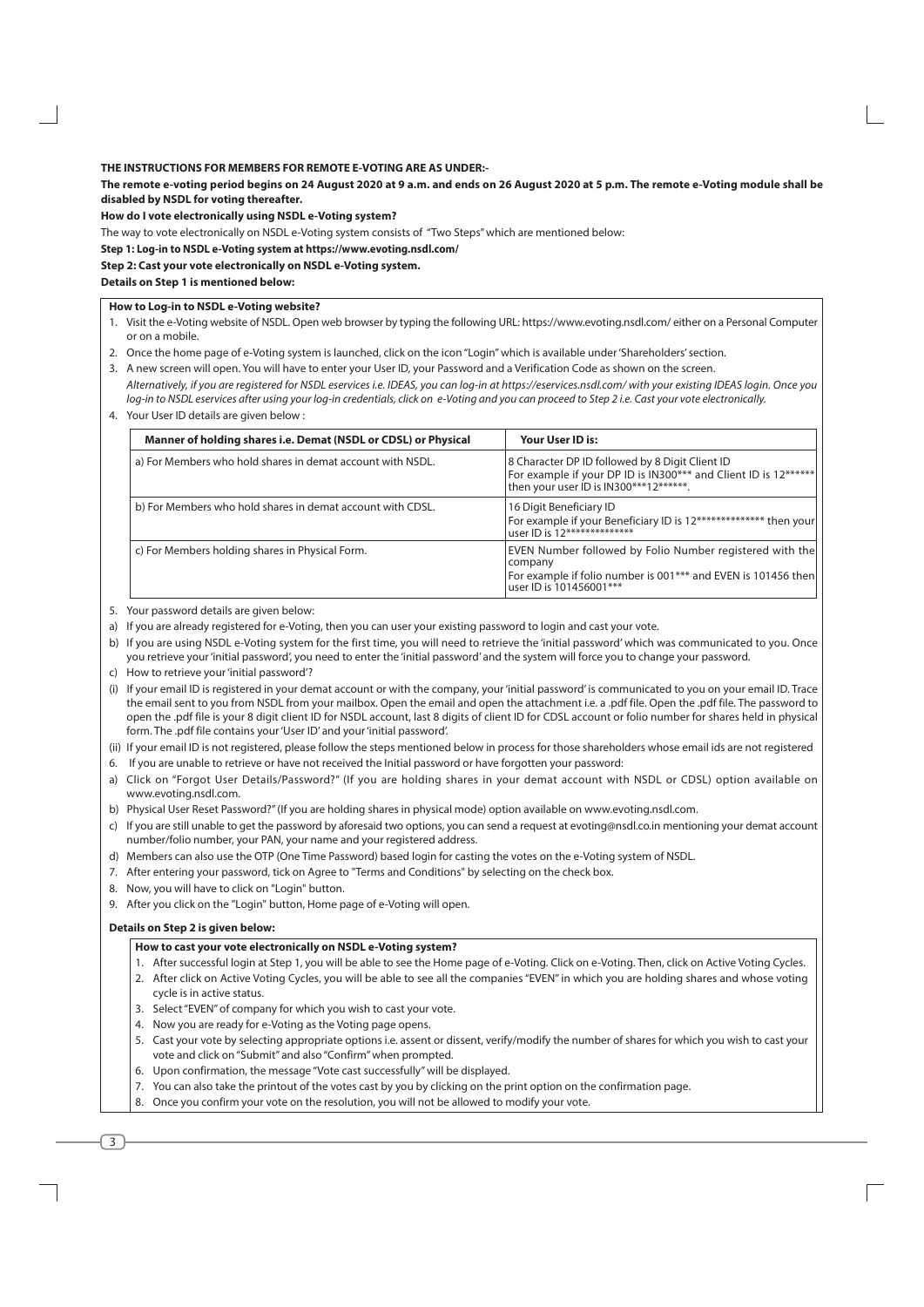## **General Guidelines for shareholders**

- 1. Institutional shareholders (i.e. other than individuals, HUF, NRI etc.) are required to send scanned copy (PDF/JPG Format) of the relevant Board Resolution/Authority letter etc. with attested specimen signature of the duly authorized signatory(ies) who are authorized to vote, to the Scrutinizer by e-mail to smd.deepak@gmail.com with a copy marked to evoting@nsdl.co.in.
- 2. It is strongly recommended not to share your password with any other person and take utmost care to keep your password confidential. Login to the e-voting website will be disabled upon five unsuccessful attempts to key in the correct password. In such an event, you will need to go through the "Forgot User Details/Password?" or "Physical User Reset Password?" option available on www.evoting.nsdl.com to reset the password.
- 3. The voting rights of the Members shall be in proportion to their shares of the paid up equity share capital of the Company as on the cutoff date i.e. Thursday, 20 August 2020.
- 4. Any person, who acquires shares of the Company and becomes Member of the Company after dispatch of the Notice and holding shares as on the cut-off date i.e. Thursday, 20 August 2020 may obtain the login ID and password by sending a request at evoting@nsdl.co.in or nichetechpl@nichetechpl.com
- 5. However, if you are already registered with NSDL for remote e-voting then you can use your existing user ID and password for casting your vote. If you forgot your password, you can reset your password by using "Forgot User Details/Password" option available on www.evoting.nsdl.com or contact NSDL at the following toll free no.:1800 -222-990.
- 6. A person, whose name is recorded in the Register of Members or in the Register of Beneficial Owners maintained by the Depositories as on the cut-off date only shall be entitled to avail the facility of remote e-Voting or casting vote through e-Voting system during the Meeting.
- 7. CA Deepak Daga (Membership No 059205), 11 Clive Row, Kolkata 700 001 has been appointed as the Scrutinizer to scrutinize the voting at the Annual General Meeting and remote e-Voting process in a fair and transparent manner.
- 8. Scrutinizer shall after the conclusion of e-Voting at the AGM, first download the votes cast at the AGM and thereafter unblock the votes cast through remote e-Voting system and shall make a consolidated Scrutinizer's Report.
- 9. The Results of voting will be declared within 48 hours from the conclusion of AGM. The declared results along with the Scrutinizer's Report will be available forthwith on the websites of the Company sinclairsindia.com and NSDL and shall be forwarded to the BSE Limited and Calcutta Stock Exchange Limited.

#### Process for those shareholders whose email ids are not registered with the depositories for procuring user id and password and registration of e mail ids for e-voting for the resolutions set out in this notice:

1. In case shares are held in physical mode please provide Folio No., Name of shareholder, scanned copy of the share certificate (front and back), PAN (self attested scanned copy of PAN card), AADHAR (self attested scanned copy of Aadhaar Card) by email to cs@sinclairshotels.com.

In case shares are held in demat mode, please provide DPID-CLID (16 digit DPID + CLID or 16 digit beneficiary ID), Name, client master or copy of Consolidated Account statement, PAN (self attested scanned copy of PAN card), AADHAR (self attested scanned copy of Aadhar Card) to cs@sinclairshotels.com

2. Alternatively member may send an e-mail request to evoting@nsdl.co.in for obtaining User ID and Password by providing the details mentioned in (1) or (2) above as the case may be.

## THE INSTRUCTIONS FOR MEMBERS FOR E-VOTING ON THE DAY OF THE EGM/AGM ARE AS UNDER:-

1. The procedure for e-Voting on the day of the EGM/AGM is same as the instructions mentioned above for remote e-voting.

2. Only those Members/ shareholders, who will be present in the EGM/AGM through VC/OAVM facility and have not casted their vote on the Resolutions through remote e-Voting and are otherwise not barred from doing so, shall be eligible to vote through e-Voting system in the EGM/AGM.

3. Members who have voted through Remote e-Voting will be eligible to attend the EGM/AGM. However, they will not be eligible to vote at the EGM/AGM.

4. The details of the person who may be contacted for any grievances connected with the facility for e-Voting on the day of the EGM/AGM shall be the same person mentioned for Remote e-voting.

## INSTRUCTIONS FOR MEMBERS FOR ATTENDING THE EGM/AGM THROUGH VC/OAVM ARE AS UNDER:

1. Member will be provided with a facility to attend the EGM/AGM through VC/OAVM through the NSDL e-Voting system. Members may access the same at https://www.evoting.nsdl.com under shareholders/members login by using the remote e-voting credentials and by following the procedure mentioned in the Notice. The Members can join the EGM/AGM in the VC/OAVM mode not later than 10:45 a.m. on 27 August 2020. The link for VC/OAVM will be available in shareholder/members login where the EVEN of Company will be displayed. Please note that the members who do not have the User ID and Password for e-Voting or have forgotten the User ID and Password may retrieve the same by following the remote e-Voting instructions mentioned in the notice to avoid last minute rush. Further members can also use the OTP based login for logging into the e-Voting system of NSDL.

2. The facility of participation at the EGM/AGM through VC/OAVM will be made available for 1000 members on first come first served basis. This will not include large Shareholders (Shareholders holding 2% or more shareholding). Promoters, Institutional Investors, Directors, Key Managerial Personnel, the Chairpersons of the Audit Committee, Nomination and Remuneration Committee and Stakeholders Relationship Committee, Auditors etc. who are allowed to attend the EGM/AGM without restriction on account of first come first served basis.

3. Members are encouraged to join the Meeting through Laptops for better experience.

4. Further Members will be required to allow Camera and use Internet with a good speed to avoid any disturbance during the meeting.

5. Please note that Participants Connecting from Mobile Devices or Tablets or through Laptop connecting via Mobile Hotspot may experience Audio/Video loss due to Fluctuation in their respective network. It is therefore recommended to use Stable Wi-Fi or LAN Connection to mitigate any kind of aforesaid alitches

6. Shareholders who would like to express their views/have questions may send their questions in advance mentioning their name demat account number/folio number, email id, mobile number at cs@sinclairshotels.com latest by 4 p.m. on Friday, 21 August 2020. The same will be replied by the company suitably.

7. Those shareholders who have registered themselves as a speaker will only be allowed to express their views/ask questions during the meeting. 8. When a pre-registered speaker is invited to speak at the meeting but he / she does not respond, the next speaker will be invited to speak. Accordingly, all speakers are requested to get connected to a device with a video/ camera along with good internet speed.

 $\overline{4}$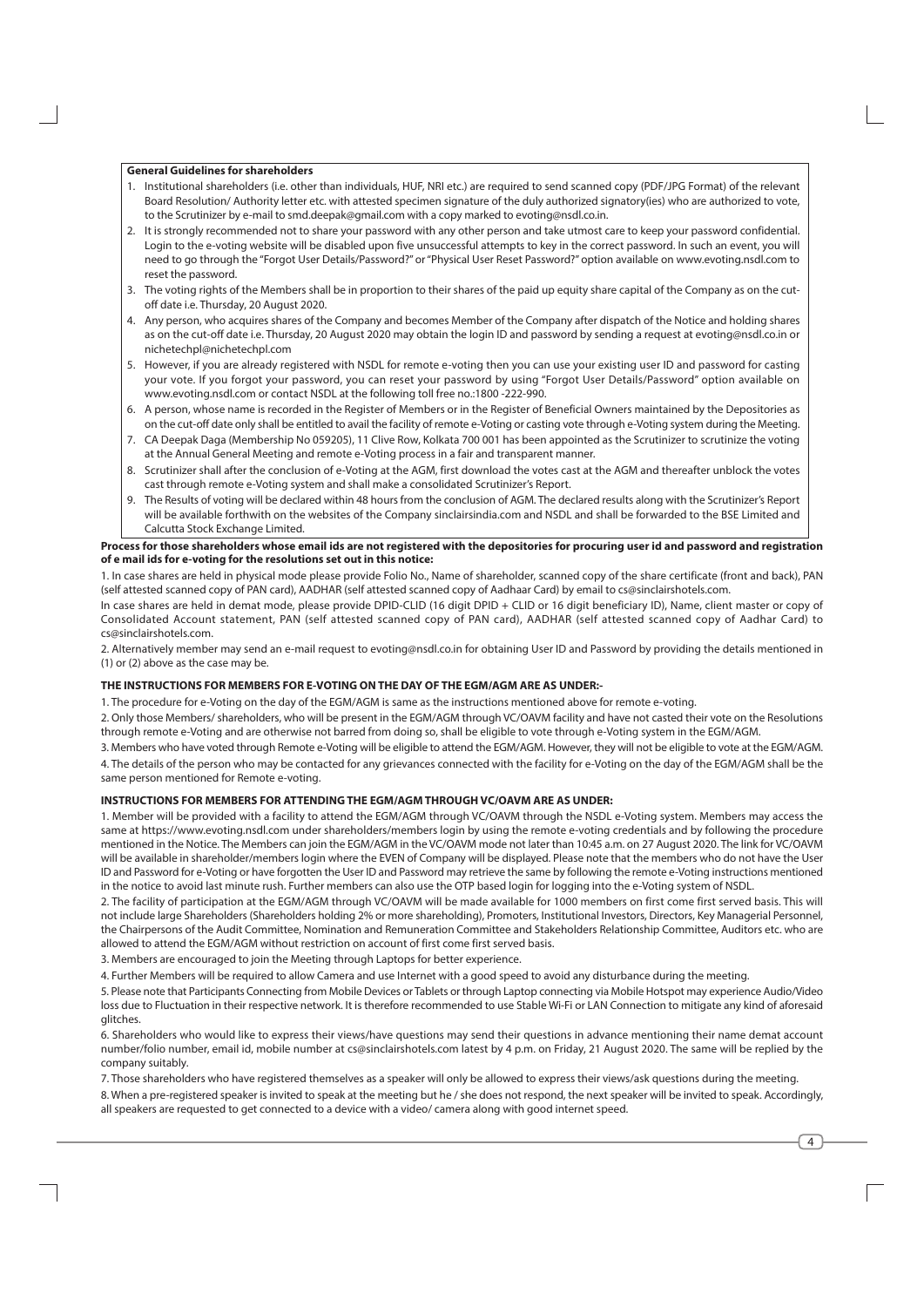9. The Company reserves the right to restrict the number of questions and number of speakers, as appropriate, for smooth conduct of the AGM.

10. Members who need assistance before or during the AGM, can contact NSDL on evoting@nsdl.co.in / 1800-222-990 or contact Mr. Amit Vishal, Senior Manager-NSDL at amity@nsdl.co.in / 022-24994360 or Ms. Pallavi Mhatre, Manager, NSDL at pallavid@nsdl.co.in/022-24994545.

#### Statement pursuant to Section 102(1) of the Companies Act, 2013

#### Item No 3, 4 and 5

#### **Brief resume of Mr Dip Naravan Mittra**

Mr Dip Narayan Mittra is a well known legal practitioner with over four decades of experience. He is the Senior Partner of Victor Moses & Co., a leading firm of Solicitor & Advocates. His field of practice encompasses Corporate Laws, Commercial Laws, Real Estate & Property Laws, Arbitration and Intellectual Property.

He is a member of Bar Association. High Court, Calcutta and Supreme Court Bar Association: Vice President of Incorporated Law Society, Calcutta.

He is also a Committee Member of the Bengal Chamber of Commerce and Industry.

With his vision and enthusiasm and his impressive accomplishments. Mr Mittra will bring in rich experience in Corporate Governance to the Board of Sinclairs Hotels Limited.

Your Directors state that Mr Dip Narayan Mittra possess appropriate balance of skills, expertise and knowledge and is qualified for appointment as Independent Director.

Copy of letter of appointment of Mr Dip Narayan Mittra as an Independent Director setting out the terms and conditions is available for inspection by members at the registered office of the Company.

Mr Dip Narayan Mittra does not hold any shares of the Company.

Save and except Mr Dip Narayan Mittra, none of the other Directors/Key Managerial Personnel of the Company are interested, in the resolution set out in Item No 4 of the Notice.

The Board recommends the Resolution for approval by the members.

#### Appointment of Mrs Pramina Suchanti as Director

The Board of Directors of the Company at its meeting held on 30 June 2020 has appointed Mrs Pramina Suchanti as Additional Director of the Company with effect from 9 July 2020, to hold office of the Director till the next Annual General Meeting.

Accordingly, in terms of the requirements of the provisions of Companies Act, 2013 approval of the members of the Company is required for appointment of Mrs Pramina Suchanti as Director of the Company. The company has received notice from a member of the company under Section 152(5) of the Companies Act 2013 and Rule 8 of Companies (Appointment and Qualification of Directors) Rules, 2014 proposing her candidature as a Director of the Company

Brief profile of Mrs Pramina Suchanti is given below:

Mrs Pramina Suchanti, BA has 30 years' experience in administration. She is a Committee Member of International Marwari Federation.

Save and except Mr Navin Suchanti, Dr Niren Suchanti and Mrs Pramina Suchanti none of the other Directors/Key Managerial Personnel of the Company are interested, in the resolution set out in Item No. 5 of the Notice.

The Board recommends the resolution for the approval by the members.

## DETAILS OF DIRECTORS SEEKING APPOINTMENT OR RE-APPOINTMENT

Brief resume of the directors being appointed or re-appointed, nature of their expertise in specific functional areas and names of companies in which they hold directorship and shareholding are furnished hereunder:

| <b>Particulars</b>                                                                                                                                   | <b>Dr Niren Suchanti</b>                                                                                                                                       | <b>Mr Dip Narayan Mittra</b>                                                                                                                                 | <b>Mrs Pramina Suchanti</b>                                                                                        |  |
|------------------------------------------------------------------------------------------------------------------------------------------------------|----------------------------------------------------------------------------------------------------------------------------------------------------------------|--------------------------------------------------------------------------------------------------------------------------------------------------------------|--------------------------------------------------------------------------------------------------------------------|--|
| Date of Birth                                                                                                                                        | 17.04.1949                                                                                                                                                     | 18.11.1953                                                                                                                                                   | 21.11.1958                                                                                                         |  |
| Date of appointment/Re-appointment                                                                                                                   | 30.06.1990                                                                                                                                                     | 23.06.2017                                                                                                                                                   | 09.07.2020                                                                                                         |  |
| Qualification                                                                                                                                        | Ph.D in Operations Research and<br>Industrial Management from<br>University of Cincinnati, USA                                                                 | B.A., Attorney at Law                                                                                                                                        | B.A. from Calcutta University                                                                                      |  |
| Expertise in specific functional area                                                                                                                | 47 years of experience in<br>Advertising, Public relations and<br>investor relations. He is<br>considered as an authority in<br>Public and Investor Relations. | Over 40 years of experience in<br>the field of Corporate Laws,<br>Commercial Laws, Real Estate<br>& Property Laws, Arbitration<br>and Intellectual Property. | Over 30 years experience in<br>administration. She is a<br>Committee Member of<br>International Marwari Federation |  |
| Relationships between Directors inter-se                                                                                                             | Yes                                                                                                                                                            | No                                                                                                                                                           | Yes                                                                                                                |  |
| Other listed entities in which Directorships held<br>(excluding foreign companies, and section 8<br>Companies)                                       | Pressman Advertising Limited                                                                                                                                   | None                                                                                                                                                         | None                                                                                                               |  |
| Membership/ Chairmanship of Committee of<br>the Other Public Companies (includes only Audit<br>Committee and Stakeholders Relationship<br>Committee) | None                                                                                                                                                           | None                                                                                                                                                         | None                                                                                                               |  |
| No of shares held in the Company                                                                                                                     | 293738                                                                                                                                                         | Nil                                                                                                                                                          | 1278522                                                                                                            |  |